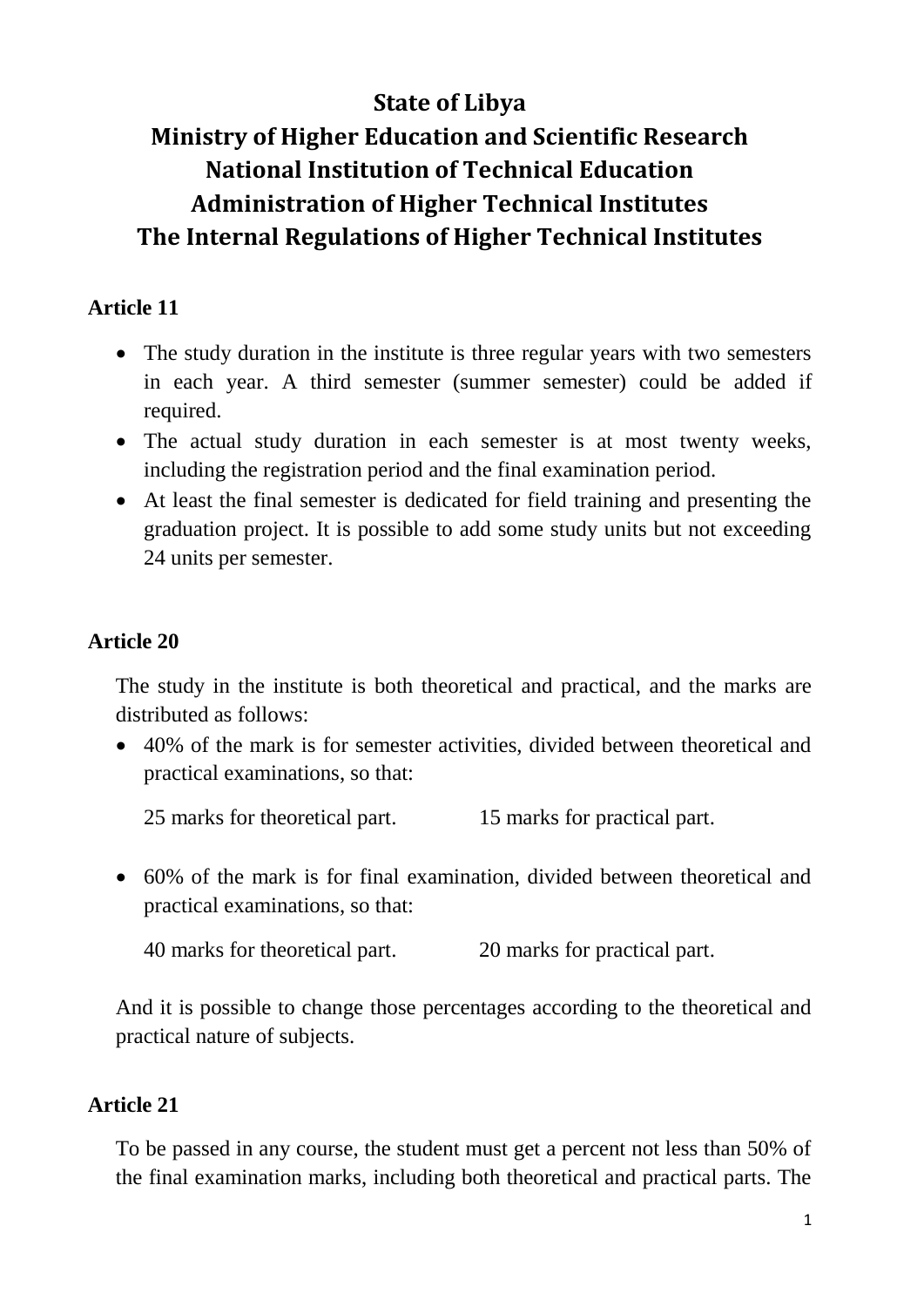student is considered failed if he did not get the required percent (50%) of the final examination marks, including both theoretical and practical parts.

#### **Article 32**

The courses are evaluated according to the number of theoretical and practical hours per week, as follows:

- Courses with 4 or more theoretical hours without a practical part are evaluated as 4 units.
- Courses with 4 or more practical hours without a theoretical part are evaluated as 3 units.
- Courses with 3 theoretical hours and 2 or more practical hours are evaluated as 4 units.
- Courses with 2 theoretical hours and 2 practical hours are evaluated as 3 units.
- Courses with a total of 4 or more theoretical and practical hours are evaluated as 3 units.
- Courses with 3 hours, either theoretical only, practical only, or both theoretical and practical, are evaluated as 3 units.
- Courses with only 2 theoretical hours are evaluated as 2 units.
- A course with only one hour is evaluated as one unit.
- The graduation project is evaluated as 4 units.
- The field study is evaluated as 3 units.
- And in all situations, one theoretical hour is evaluated as one unit, and two practical hours are evaluated as one unit.

#### **Article 33**

The student is evaluated as follows:

- The percentage system is used for evaluation, with zero as the minimum and one hundred as the maximum.
- The student is considered as having passed any course if he got a percent of 50% or more of the total mark of that course.
- The student is considered as failed if he got less than 50% of the total mark of that course.